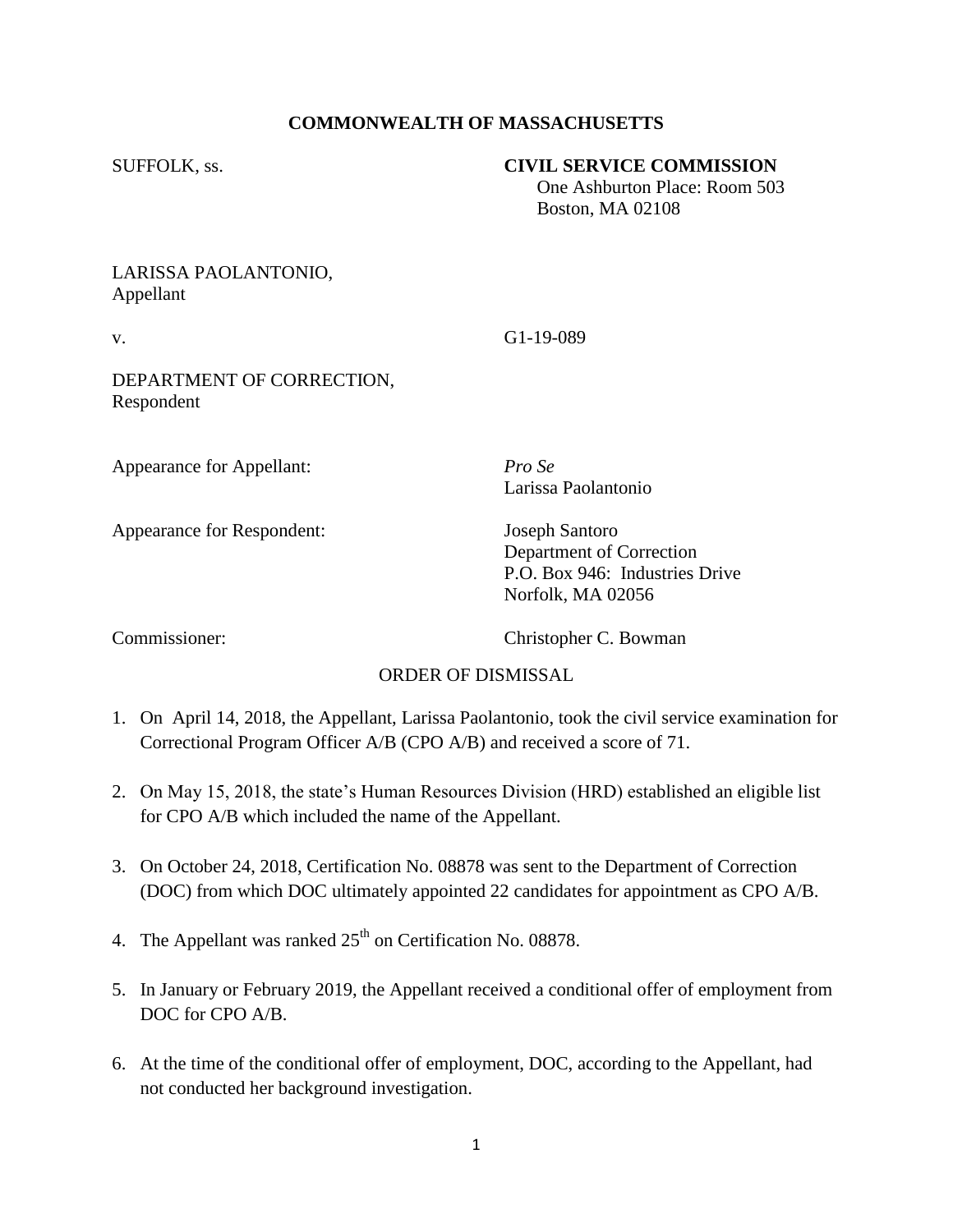- 7. On March 13, 2019, DOC notified the Appellant that she was being bypassed for appointment for non-medical issues related to her background investigation. The specific reasons for bypass were listed on the bypass letter.
- 8. On April 16, 2019, the Appellant filed a bypass appeal with the Civil Service Commission (Commission)
- 9. Prior to the pre-hearing, DOC submitted a Motion to Dismiss the Appellant's appeal, stating that nobody ranked below the Appellant was appointed (i.e. – DOC sent the bypass letter and reasons in error).
- 10. On May 7, 2019, I held a pre-hearing conference which was attended by the Appellant and a DOC representative.
- 11. In order to verify that no candidate ranked below the Appellant was appointed, I reviewed the signed certification submitted by DOC. That Certification was in alphabetical order by last name.
- 12. I cross-checked the signed Certification with the Certification sent to DOC by HRD which was in rank order. That Certification appears to contain the same names, in rank order, and appears to show that no candidate ranked below the Appellant was appointed. If true, no bypass occurred.
- 13. The Appellant, having received a letter with specific bypass reasons, all of which she contests, effectively sought a "name clearing" hearing before the Commission.
- 14. DOC agreed to inquire as to whether the bypass letter, which was apparently sent in error, could be rescinded, removed and replaced with a non-selection letter.
- 15. On May 15, 2019, DOC reported that the March 6, 2019 letter would be rescinded, removed from her personnel file and replaced with a non-selection letter stating simply that she was among a group of tied candidates not selected.
- 16. That same day, May 15, 2019, I inquired with the Appellant as to whether she wished to withdraw her appeal and that, absent a withdrawal, the Commission would issue / publish an Order of Dismissal, stating the reasons why the Commission lacks jurisdiction to hear the appeal.
- 17. The Appellant did not reply to my inquiry.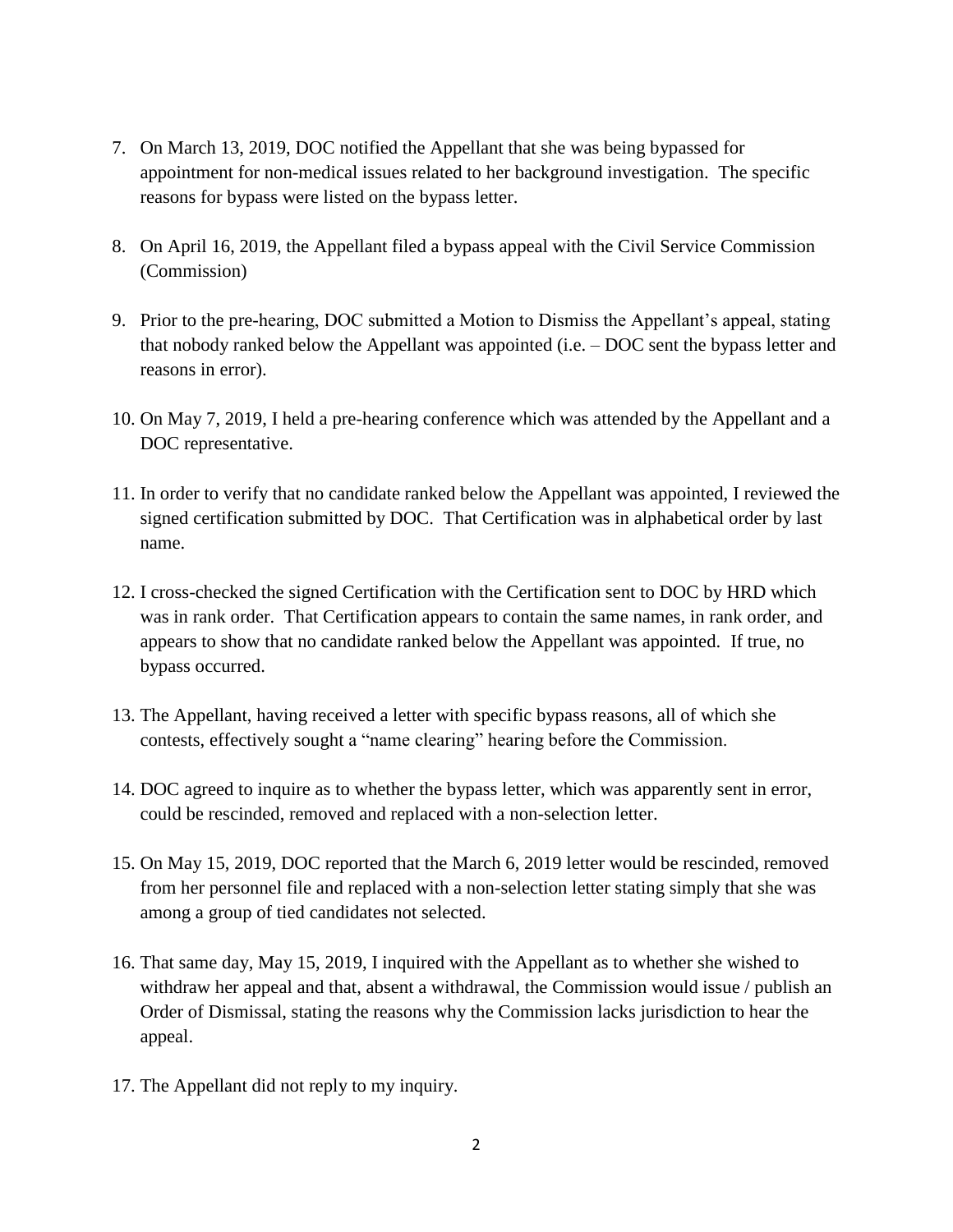#### *Analysis*

 The Commission has long held that the appointment of a candidate among those with the same rank on a Certification is not a bypass. See Edson v. Reading, 21 MCSR 453 (2008) (upheld by Superior Court; Edson v. Civil Service Comm'n, Middlesex Sup. Ct. No. 08-CV3418 (2009); Bartolomei v. Holyoke, 21 MCSR 94 (2008); Coughlin v. Plymouth, 19 MCSR 434 (2006); Kallas v. Franklin School Dep't, 11 MCSR 73 (1998); Servello v. Dep't of Correction, 28 MCSR 252 (2015); See also Thompson v. Civil Service Comm'n, Suffolk Superior Ct. No. MICV 1995-5742 (1996) (concluding that selection among tied candidates does not present a bypass); Massachusetts Ass'n of Minority Law Enforcement Officers v. Abban, 434 Mass. 256, 261 (2001) ("In deciding bypass appeals, the commission must determine whether the appointing authority has complied with the requirements of Massachusetts civil service law for selecting lower scoring candidates over higher scoring candidates); Cotter v. Boston, 193 F. Supp. 2d 323, 354 (D. Mass. 2002) (citing HRD's guide), *rev'd in part on other grounds*, 323 F.3d 160 (1St Cir. 2003) ("when a civil service exam results in a tie -score, and the appointing authority ... promotes some but not all of the candidates, no actionable ` bypass ' has taken place in the parlance of... civil service")

#### *Conclusion*

 Since no candidate ranked below the Appellant was appointed, there was no bypass. For this reason, the Appellant's appeal under Docket No. G1-19-089 is hereby *dismissed*.

Civil Service Commission

*/s/ Christopher Bowman* Christopher C. Bowman Chairman

By a vote of the Civil Service Commission (Bowman, Chairman; Camuso, Ittleman, Stein and Tivnan, Commissioners) on June 20, 2019.

Either party may file a motion for reconsideration within ten days of the receipt of this Commission order or decision. Under the pertinent provisions of the Code of Mass. Regulations, 801 CMR 1.01(7)(l), the motion must identify a clerical or mechanical error in this order or decision or a significant factor the Agency or the Presiding Officer may have overlooked in deciding the case. A motion for reconsideration does not toll the statutorily prescribed thirty-day time limit for seeking judicial review of this Commission order or decision.

Under the provisions of G.L c. 31, § 44, any party aggrieved by this Commission order or decision may initiate proceedings for judicial review under G.L. c. 30A, § 14 in the superior court within thirty (30) days after receipt of this order or decision. Commencement of such proceeding shall not, unless specifically ordered by the court, operate as a stay of this Commission order or decision. After initiating proceedings for judicial review in Superior Court, the plaintiff, or his / her attorney, is required to serve a copy of the summons and complaint upon the Boston office of the Attorney General of the Commonwealth, with a copy to the Civil Service Commission, in the time and in the manner prescribed by Mass. R. Civ. P. 4(d).